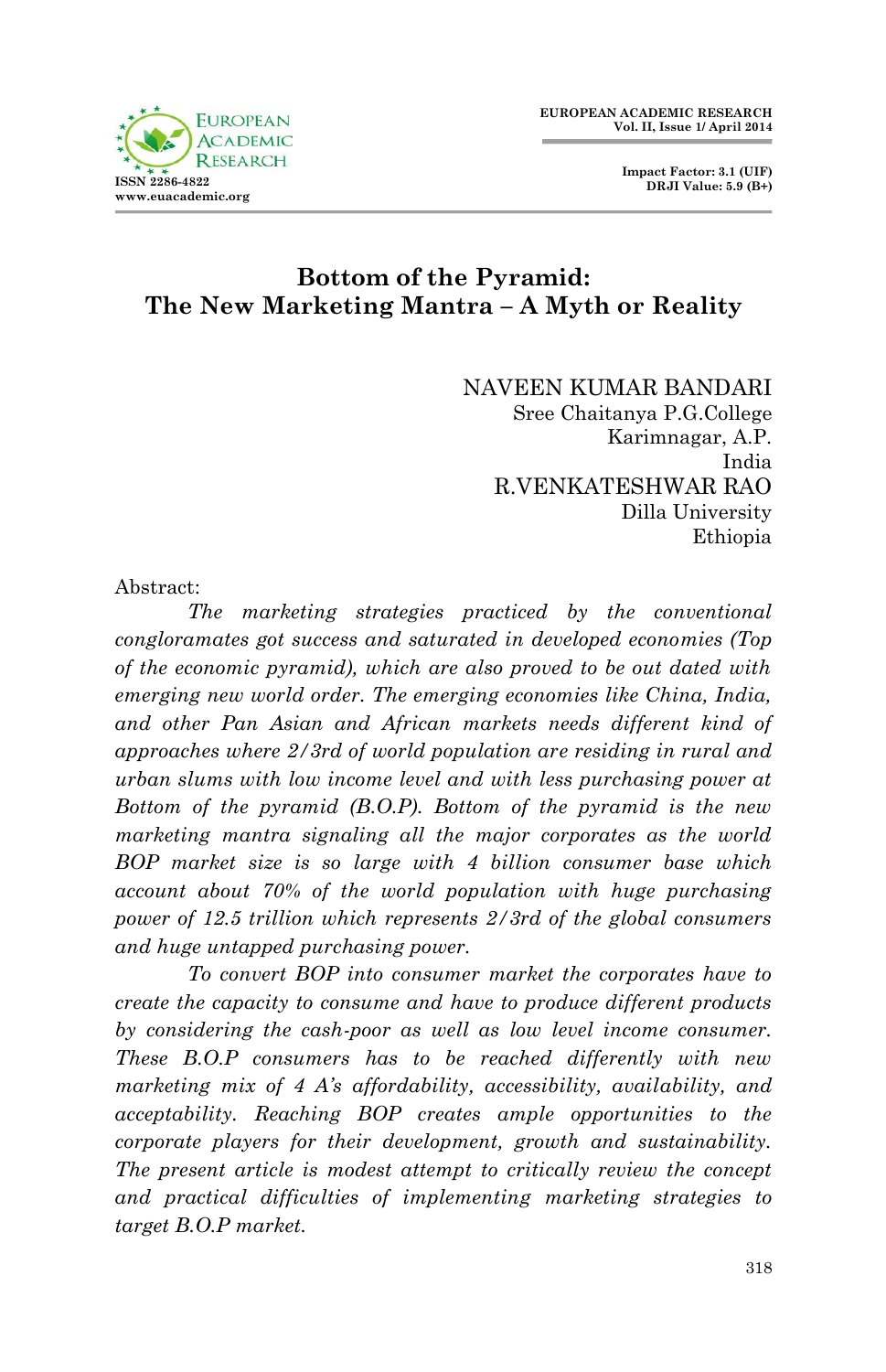*Literature review*

- *1. Prahalad & Hammond, 2002; Prahalad & Hart, 2002 state that, A BoP venture is a revenue generating enterprise that either sells goods to, or sources products from, those at the base of the pyramid in a way that helps to improve the standard of living of the poor.*
- *2. Hart & Milstein, 2003; London & Hart, 2004; Wheeler et al., 2005, discuss BOP as, At its core, the BOP perspective relies on a hypothesis of mutual value creation; the greater the value created for those living at the BoP, the greater the value created for the venture. Indeed, BoP ventures are expected to generate acceptable economic and societal returns to the organization investing in the venture and the local community in which they operate.*
- *3. Karnani, 2007; Wilson & Wilson, 2006 discuss the concept as that the BOP perspective is based on large companies selling smaller sizes or easier-to-afford versions of their existing products to respond to the limited purchasing power and investment capabilities of those at the BOP.*

*In summary, more or less the concept is still in evolutionary stage and most of the authors tried to define the concept in economic terms or in strategic perspectives but very less attempts were made to profile the consumers and the bottom of the pyramid of the society. And it is also observed that, though the strategies were made to explore the untapped potential of the bottom of the period the attempts in the direction to identify the needs and to offer the need based products or services for the BOP are not significant.*

**Key words**: marketing strategies, Bottom of the Pyramid (B.O.P.), emerging economies, new marketing mantra

## **Introduction:**

The marketing strategies and practices which got success in old economies(Developed Nations) proving to be outdated with emerging new world order as China, India and Pan-African markets taking lead with promising growth rates and 2/3rd of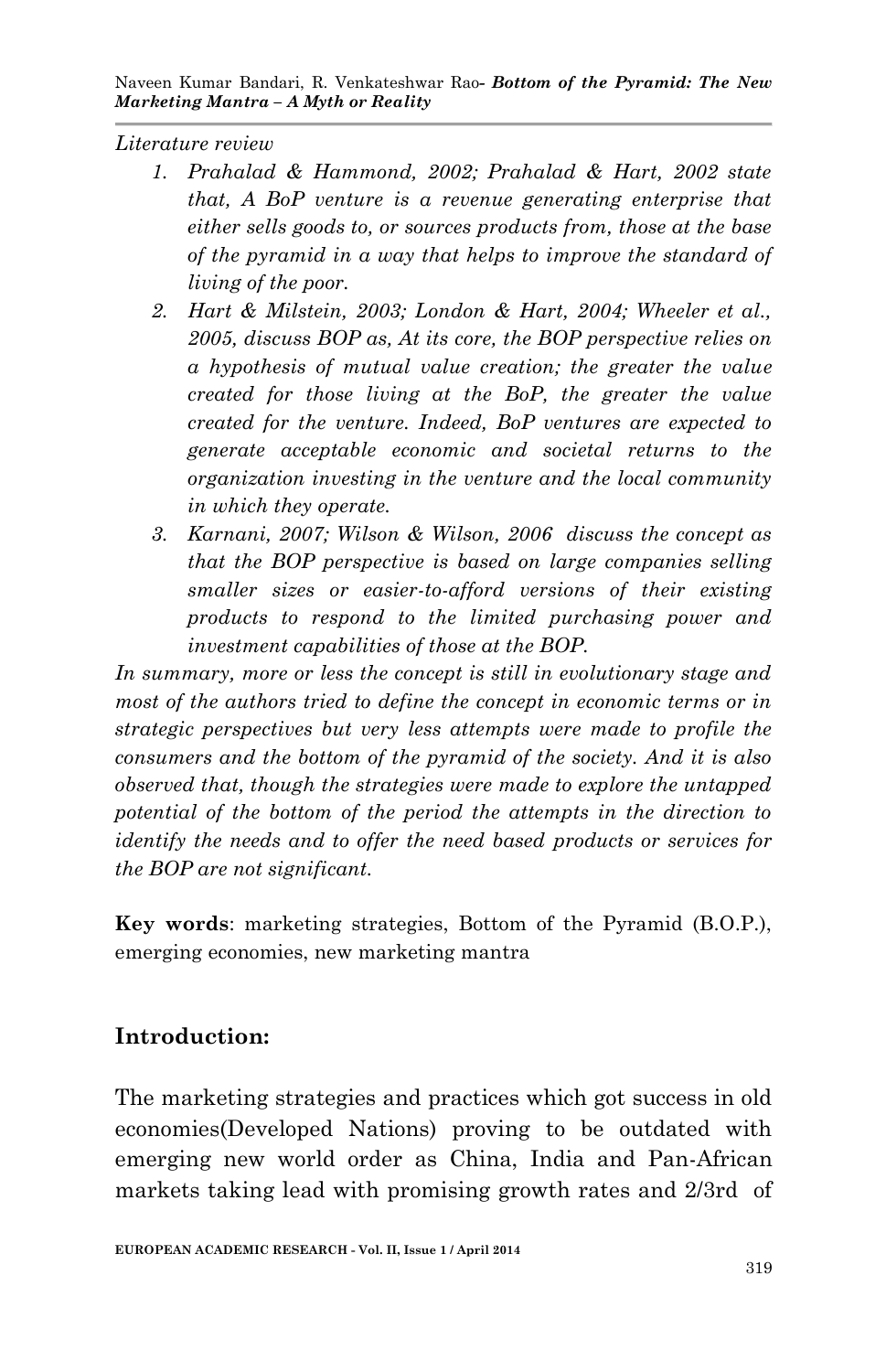global consumer base. The developed nations markets like U.S,U.K and other E.U markets getting saturated, the need of the hour for global marketers is to "look towards east" rather than old policy of "look towards west", might be the result of these the major global players & marketers started chanting new marketing mantra i.e. Targeting Bottom Of The Pyramid(B.O.P) .

The marketing sutras & mantras of eagerly awaiting entrants into B.O.P markets have to be renovated to give hybrid solutions to B.O.P consumer unfulfilled needs, desires and aspirations according to their specifications. The successful products/brands of developed nations may not serve the purpose of B.O.P consumers; the need of the hour for old conglomerate is come out with creative marketing strategies and practices for their products/brands longitivity & sustainability with sufficient market pie.

The worlds B.O.P market size is so large with 4 billion consumer base which accounts nearly 70 per cents of world's population with huge purchasing power of \$12.5 trillion which represents 2/3rd of global consumer base. But the buying power of these B.O.P consumers are very low as they earn less than \$2 per day, and cannot be compared with purchasing power of developed nations consumers, so serving these B.O.P markets demands more creative and innovative marketing solutions to suit the needs, aspirations, desires, habits, customs and culture.

 India with second largest consumer base after China with more than 1billion population, with clear urban and rural divide (72%:28%),and with more than 70% population in agricultural sector with low or uncertain incomes on one side and the other side, with low wages/salaries, uncertain employments, living in slums with poor standard of living, the urban B.O.P market in India, represent a typical market to get the penetration and momentum for MNCs, which might has compelled them go for chanting new marketing mantra.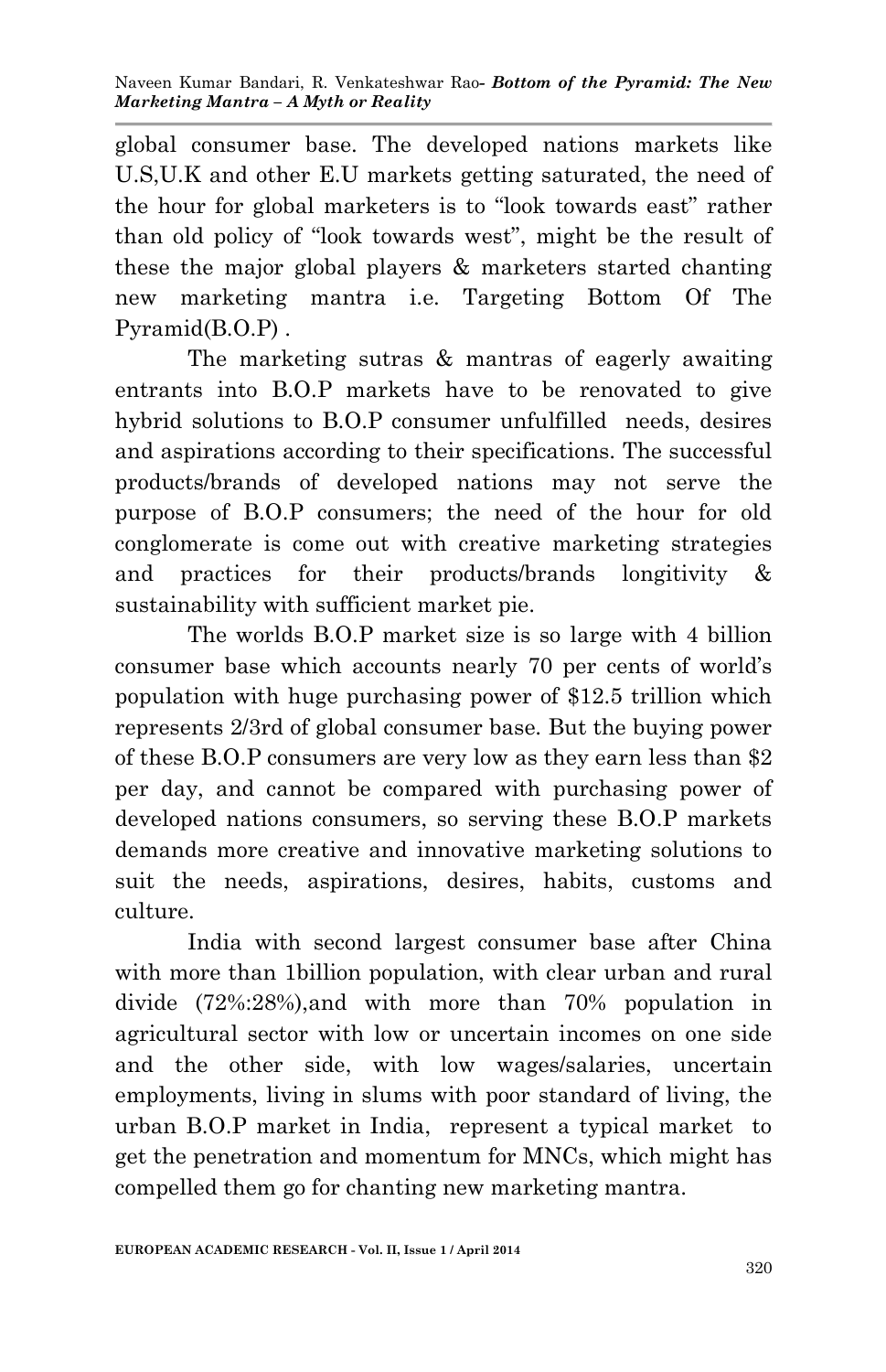In India, the middle level and roof level strata of economic pyramid markets are enjoying the fruits of markatization and globalization as there is the presence of large firms and MNCs with their quality branded products, but this market size represents only 20% to 30% of total Indian market, so it is the challenge to the firms to get attract the remaining large strata of B.O.P.

## **Illogically Logical: The Market at B.O.P**

The competition among the corporate in rapidly developing economies like India, at the top of economic pyramid is intensifying as number of players making their foray into it as a part and process of globalization & marketisation. This cut throat competition could limit the growth and market share of these players, as the size of the market at top of the economic pyramid is not large enough to accommodate all these in it.

The Indian B.O.P market on the other side with its vast size and demand with its latent consumption potential, offering a huge opportunity that corporate world can't afford to ignore. But marketing to the B.O.P isn't as easy as it is at the top of the economic pyramid. The B.O.P people usually lacks regular cash flow, have little access to the credit and resides in rural villages or in urban slums that make traditional methods of marketingmix difficult and calls for creative, innovative and localized solutions for the B.O.P consumers unfulfilled dreams & desires to become reality.

Finally the corporate world is coming out from the product-centric marketing and revitalizing their strategies towards consumer-centric to be in tune with the market drift, but serving and targeting only 30% roof of the economic pyramid challenges the sustainability might be the reason compelling corporates to come out from market inertia. At this instance, this proves to be self-suicidal if they confine their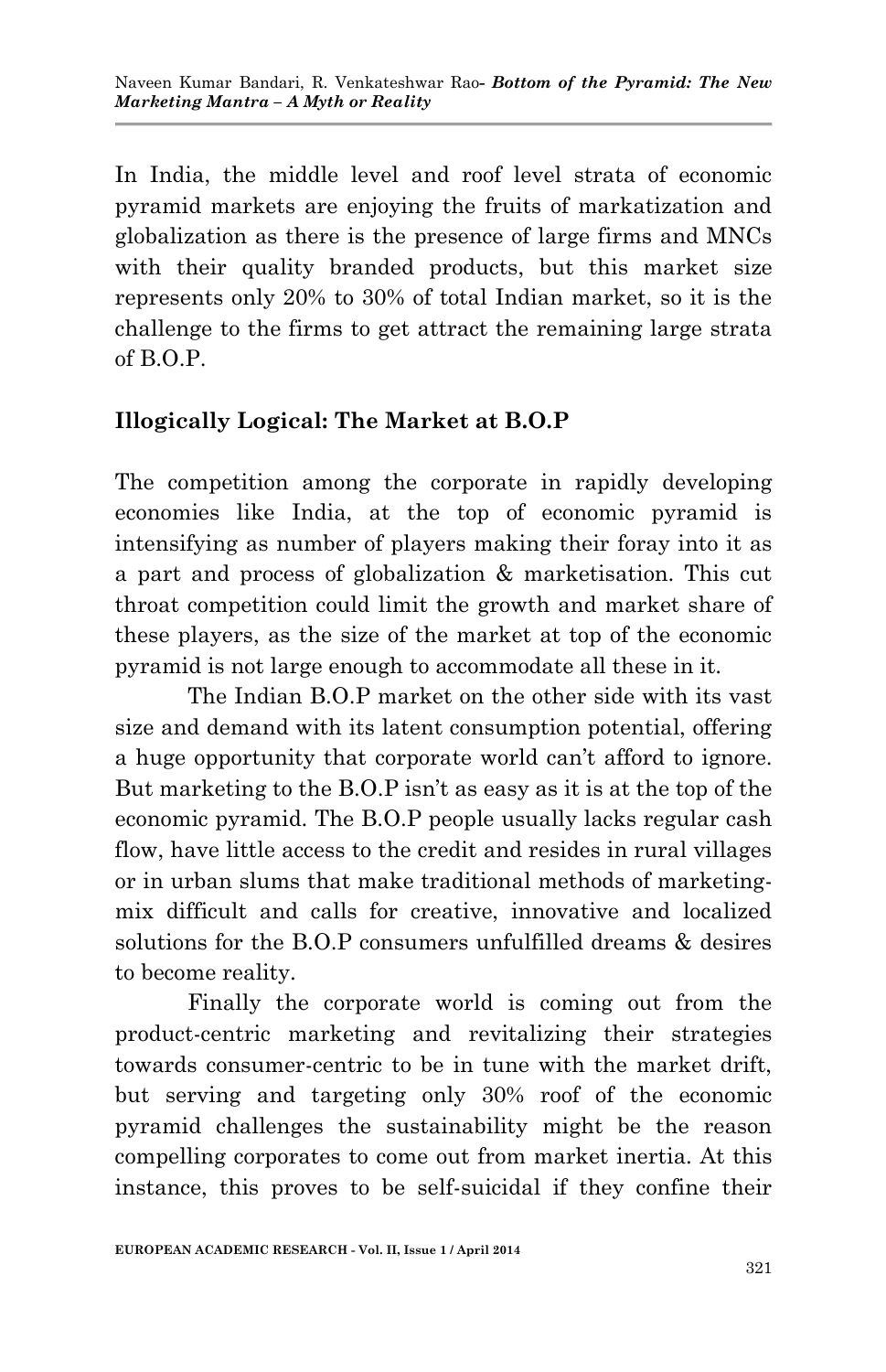focus to only a smaller portion, top of the pyramid for which there is every chance of getting saturated with in a short span and ignoring a larger section is nothing but market myopia. This would be fatalistic if they do not take right stance at this juncture. Now the big players realized that the serving B.O.P isn't only corporate social responsibility (CSR), it is the way of doing business for their safe survival in highly competitive market arena of rapidly developing economies (R.D.Es) markets like India.

The drift and swift in marketing strategies are not only confined to M.N.Cs and major corporates in discovering new urban and rural B.O.P markets. The ambitious entrepreneurs are floating new companies which are mushrooming across the India by offering high quality products at prices lower than that of big conglomerates in the categories like oils, biscuits, tea powder, salt, detergents and hosieries, consumer electronics etc. These small entrepreneurs are giving stiff competition to big corporates and forcing them to go for crafting creative marketing strategies for expansion of the market base.

# **Logically Illogical: Marketing To B.O.P**

There may be thousands of changes taking place in marketing at B.O.P, but still, in their logic for most of the big corporate the market growth at B.O.P. is myth and illusion. Naturally corporate certainly needs markets for their growth and sustain, but not at the cost of moving out of "Safety Business Zones", as serving B.O.P. needs moving themselves into uncertain & irregular income and uncertain demand market, which may pull them into "Danger Business Zones". So for the large companies aspiring to enter into B.O.P market are "Visualizing an active potential market where exactly absolute poverty existing" and could not make a spurge in their activities in this spectrum.

Corporate world do agree on serving deprived &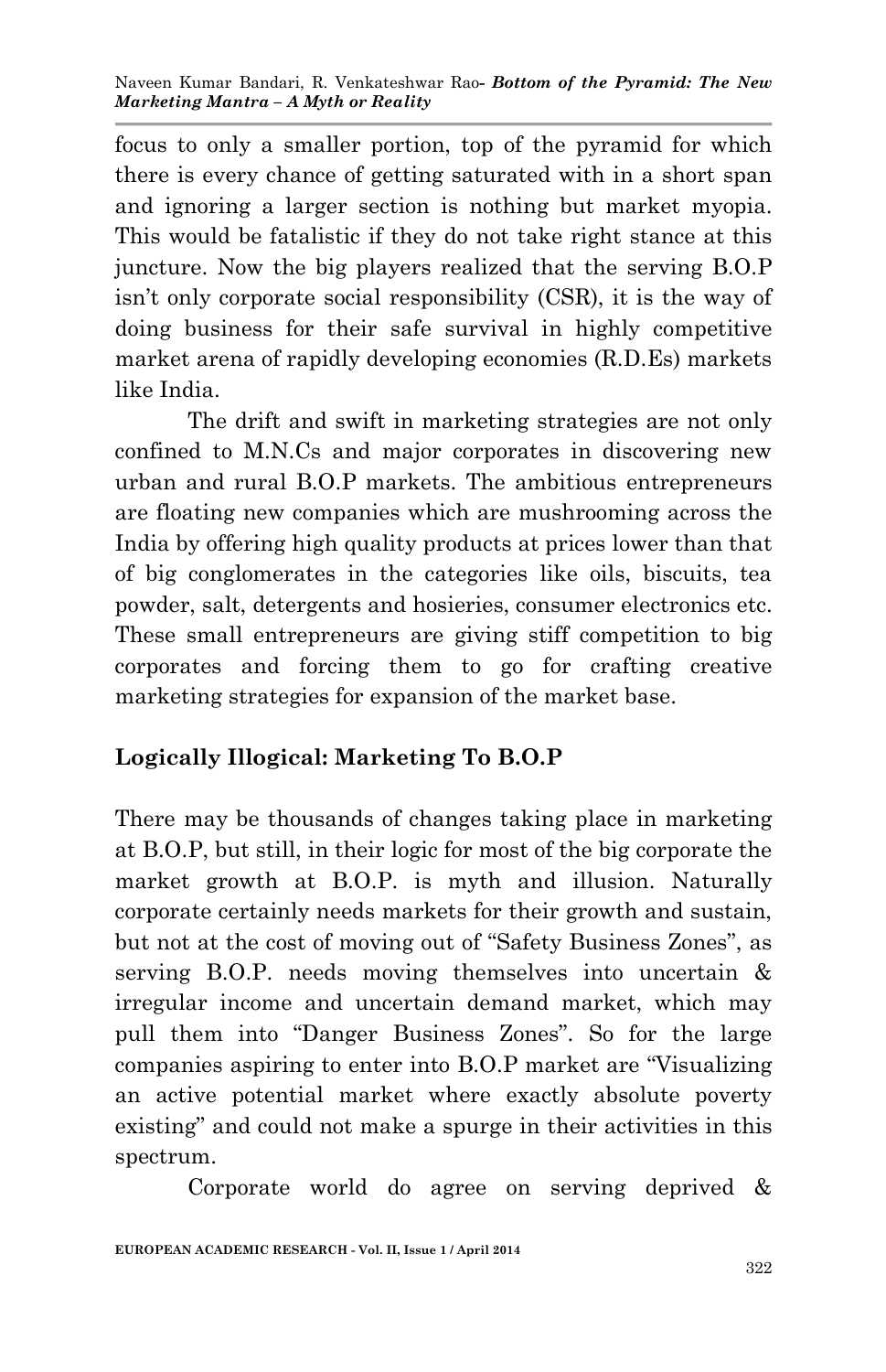economically down trodden sections is their "Corporate Social Responsibility (C.S.R), but not ultimate mission of the business where feasibility, scalability and viability of business operations may turn into dilemma, by putting a big question on the survival of business entity itself. It is undeniable fact that the underlying intention of any marketer is to market their products with optimal marketing efforts to existing consumption potential market but not to irk their stake by operating in ambiguous markets.

Aggregately the latent consumption potential seems to be very large at B.O.P but in reality it is highly scattered with very minute individual consumption potential at micro level. So making a foray into market of the B.O.P. demands creating consumption potential& new products which suit the needs of B.O.P. consumers. This calls for extensive, creative and innovative plans and strategies with effective implementation. These concepts are new, risky and costly concepts without any concrete proved evidences of success. So adopting and implementing such practices might be the reason not to dare enough to enter into B.O.P. market arena to the corporate world.

The inevitable factors required for marketing to the B.O.P are new designed products, unconventional methods of distributions for highly dispersed markets, hybrid marketing mix with creative promotional approach for media-dark market with affordable prices etc. so to any business entity is not at all rational to craft the strategies to come out with all prerequisites for under potential, little consumption size and inaccessible B.O.P. market. Intending to target to the B.O.P. demands hybrid solutions and design of new products with scalability of operations to get cost advantage may not be profitable and financially viable so market at the B.O.P. is a myth and logically illogical for MNCs and big corporates.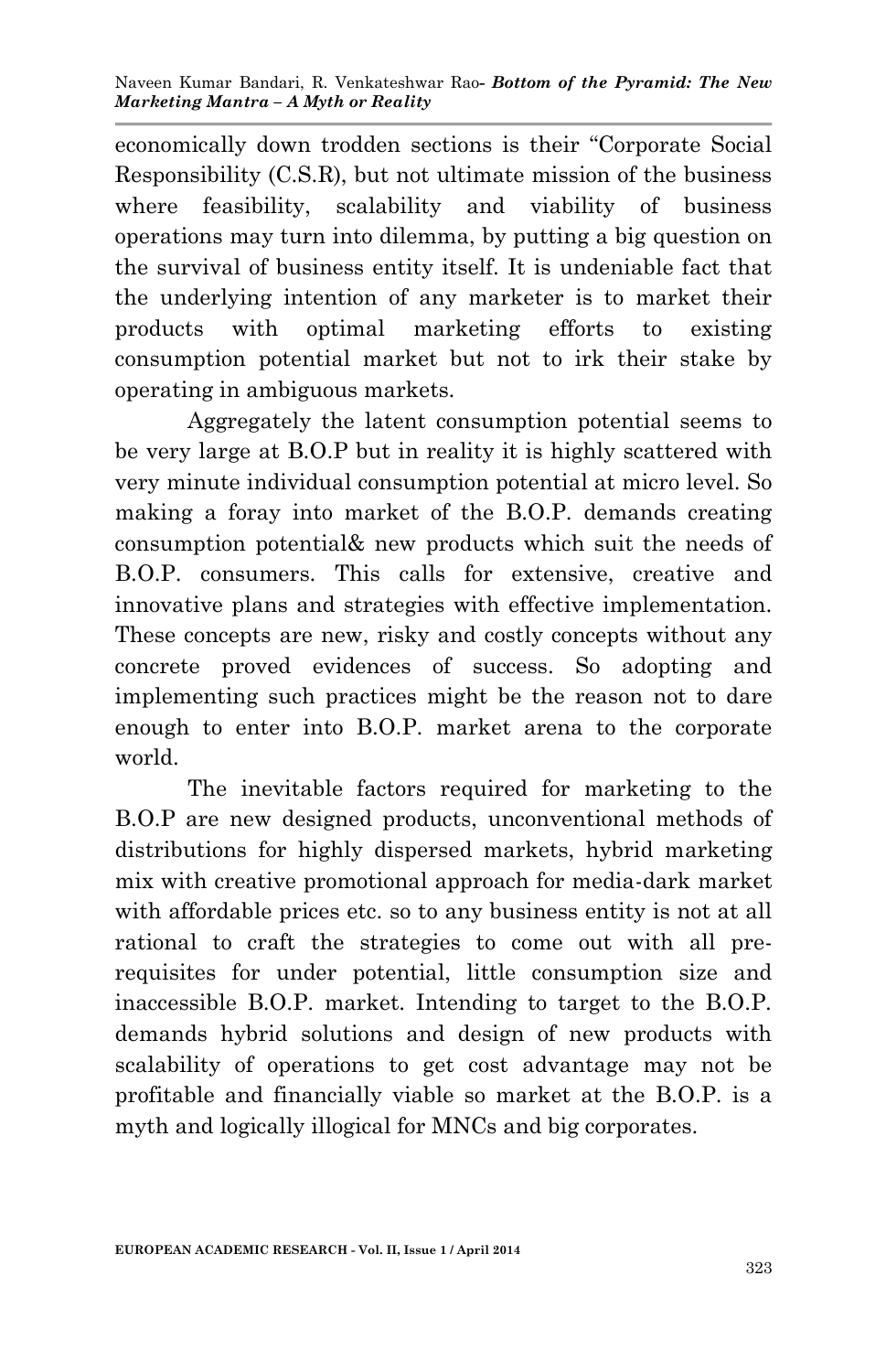## **Challenges Ahead In Serving B.O.P. Markets***:*

Marketing for B.O.P. throws many challenges to overcome the inherent blocks of B.O.P. The new product design and affordable pricing strategies must be formulated to convert the aspiration consumer into real consumer which is not scalable to score over potential markets.

The conventional marketing wisdom may not work out to sustaining in the B.O.P. markets, and demands creative marketing approaches for which their human resources has to be trained on the ground realities of B.O.P. which seems to be preparing resources for a market which is not a great business propositions or a major profit line compared to the current potential market.

## **Marketability:**

The potential necessitates the players in coming out with the various products, so the players will be generally more interested to operate in the arena where in there is a great demand for the product. One has to search the objects in the light but not in the darkness. Meeting the existing potential will drive the players but creation of potential at B.O.P may not be the motto of any market player. One can create the offerings that match to the purchasing power of consumer but one can not alter the purchasing power.

## **Transferability:**

Though the Indian market said to be homogenous, when it is watched very closely, it is heterogeneous on the basis of various parameters like demographic, geographic, social, cultural and psychological dimensions. This demarcation is explicit and its implications are apparent in the B.O.P. segment. Products and practices one segment can not be simply transferred to other segments and this limits the standardization and customization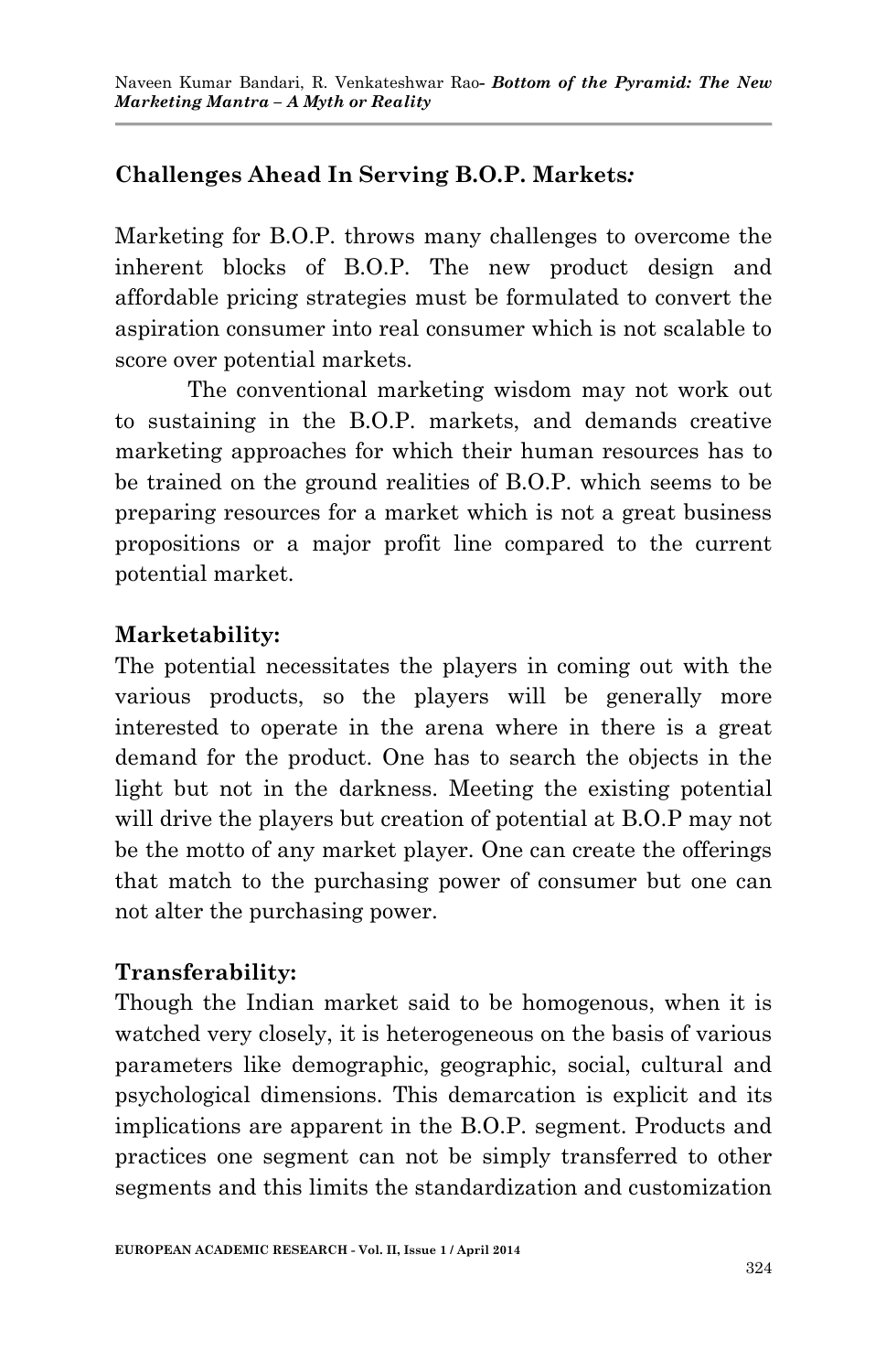which in turn affects the scalability of operations. **Divisibility:**

To suit to the consumption base and purchasing power, B.O.P. consumer has to be served with a variation in the typical product forms like micro quantity packages and sachets which is possible in very few categories where product can be divisible like FMCG and groceries. Even if any one is ready to come out with such kind in this segment, those offerings are susceptible to the replication by the spurious and duplicate brands. And this practice is highly impossible in the durables and lifestyle segments.

## **Infrastructure:**

The Indian B.O.P market suffers from this particular setback as there are no better means of transportation, integrated communication facilities, warehousing, banking and credit facilities in the both rural areas and urban slums. Despite of so many technological advancements, fruits of technology could not provide the better solutions for the needy and deprived sections. And even though the acceptance of technology is there, this could be possible to some extent only in urban slums but not in the rural areas unless it provides hybrid solution which might not be possible all the times.

#### **Managing supply chains:**

It is quite easy to create an extension for the existing chain of supply but when it comes to the question of creation of nexus in wide dispersed, remote and scattered rural B.O.P. markets it is not going to be an easier one. This demands for the unconventional practices are else one has to stick to the age old orthodox practices. Though it is not an impossible task, it certainly hampers the scalability of operations and affects the profitability.

## **The Unwritten GEETHA for Bottom of Pyramid:**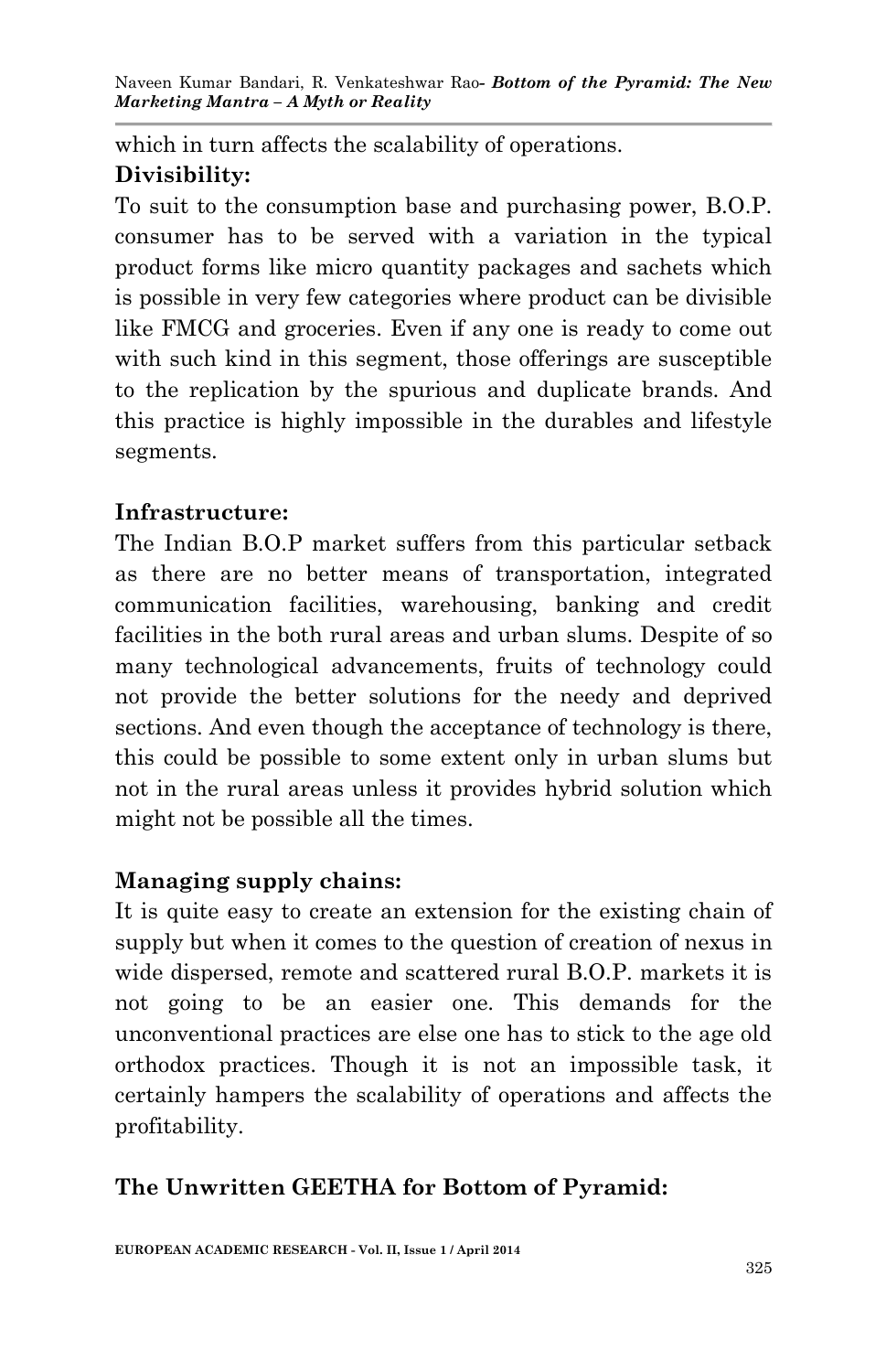The marketers might be never experienced or even expected this kind of situation where there learned marketing principles turning to be outdated and need to be replenished with new marketing principles as targeting B.O.P. market demands new kind of marketing mantras as chanting old 4 P's [ Product, Price, Place, Promotion ] may not fetch anything in rapidly evolving new B.O.P. markets. So involving in markets at B.O.P. will challenge many of the assumptions that marketers of large corporates have developed over the years in crafting their marketing mix. Surprisingly the ground realities at B.O.P. are entirely different from the illusions of big marketers these are:

1 There is money at B.O.P. which accounts \$ 3 trillions in terms of Purchasing Power Parity [PPP].

2 The B.O.P. consumers are also brand conscious and extremely value conscious by necessity.

3 Access to B.O.P. markets may not be difficult as 70 % of Indian households are connected with TV, Mobile or WLL phones which makes the accessibility very easy.

4 B.O.P consumer needs new goods and services which are suitable to their needs and Specifications that opens avenues for new offerings or the new ways of offering the same.

5 B.O.P. consumers accept advanced technology without any hesitations if they fall in his need category.

To convert the B.O.P. into consumer market, the companies have to create the capacity to consume. Cash-poor and with low level of income, the B.O.P. consumer has to be reached differently with new marketing mix of 4 A's [Affordability, Accessibility, Availability and Acceptability.

1. **Affordability:** The first important marketing principle is to ensure Affordability of the product and services as the B.O.P. is characterized by low and uncertain incomes but the consumption patterns does include various products in their daily lives. So there is a stronger need to develop products and product forms that would better suit to the wallet of the B.O.P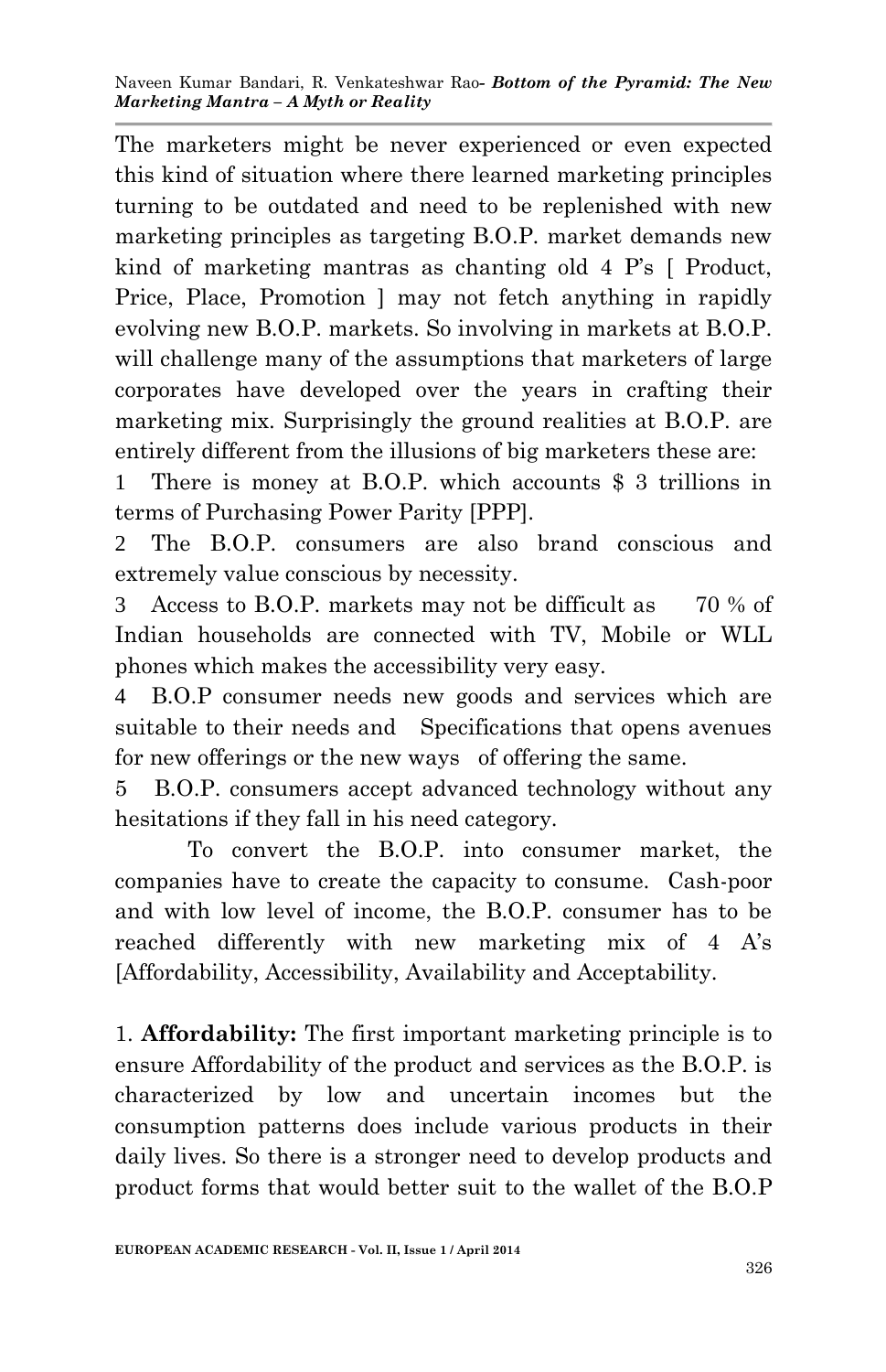consumer.

2. **Accessibility:** strategies should ensure the right access to the B.O.P consumer through all the means and technologies which are at his proximity in dissemination of information with conventional and non conventional media mix. Players should also take the necessary measures to generate consumer awareness and educate the consumer in brand recognition so as to stand close to the need and purchase decision.

3. **Availability:** The challenge for the marketer is to ensure the availability of the product as the B.O.P. market is spread over vast geographical area and therefore distribution efficiency is critical factor in serving the B.O.P. consumers. Distribution patterns for the products and services must be taken into account where poor live and work and there should geographical intensity of distribution to deliver the goods at all the times.

4**. Acceptability**: The product offering must suit to the needs and specifications of the B.O.P. consumers and should be redesigned to cater the needs, demands and specifications of the B.O.P. market through innovative designs of products and product forms and through off beat marketing practices.

# **The Parting Idea:**

The product life cycle and organization life cycle are still into the introduction or growth stages only in B.O.P markets and yet lot more things to happen in to this. Their focus is only on the top of the pyramid as there is vast potential to be explored. But it is certain that this segment would definitely reach maturity and saturation stages sooner as it already happened in the cases of developed economies. For a developing economy like India it might not take much time to see that day where the top of the pyramid would saturate as the economy is evolving rapidly. It will be inevitable for the corporates at that instance to look into the B.O.P. market. So instead of waiting